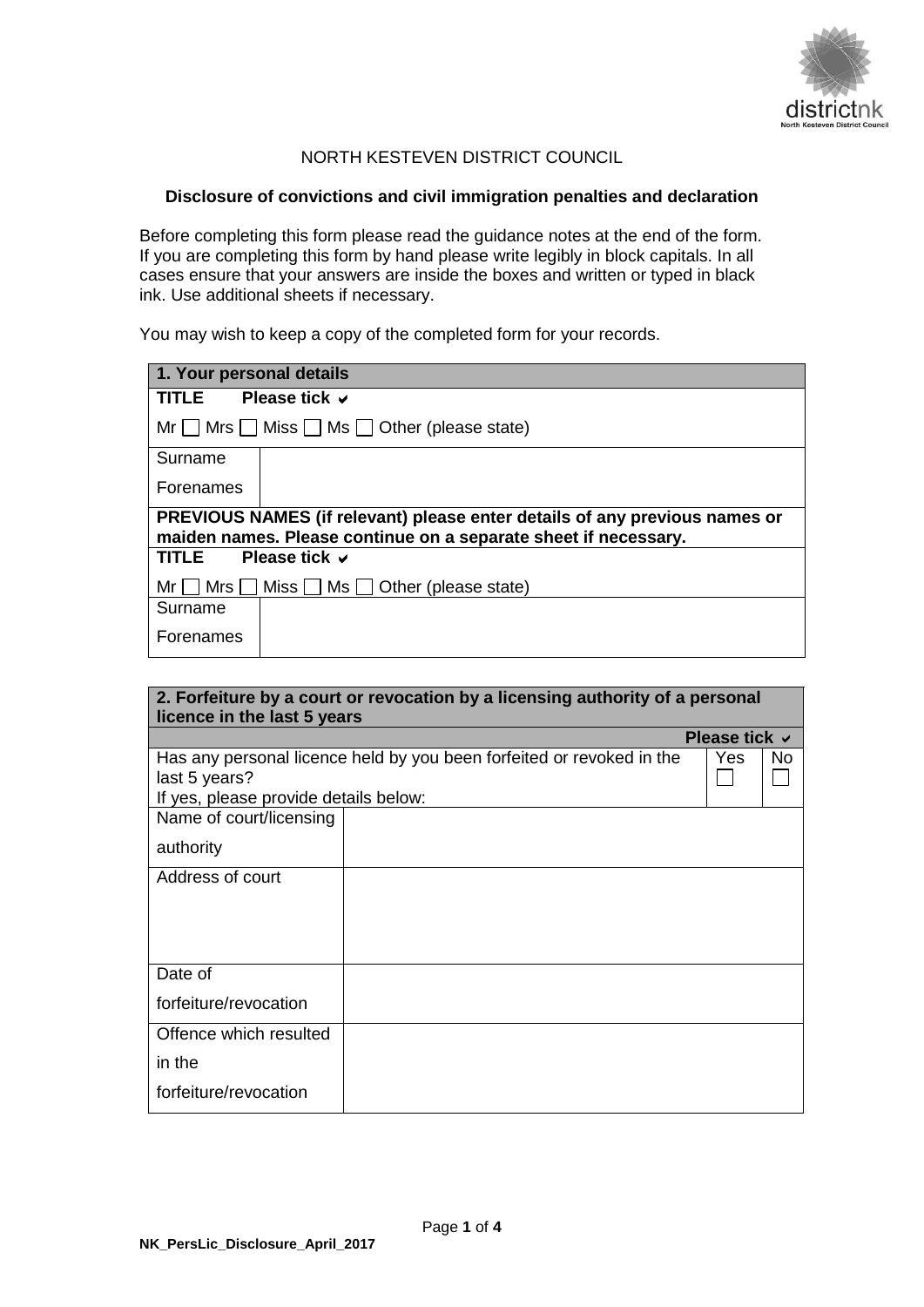| Any additional details |  |  |
|------------------------|--|--|
|                        |  |  |
|                        |  |  |
|                        |  |  |

| 3. Relevant or foreign offences and civil immigration penalties                                                                                                                                                                                |                                                                                                                                                                              |    |  |
|------------------------------------------------------------------------------------------------------------------------------------------------------------------------------------------------------------------------------------------------|------------------------------------------------------------------------------------------------------------------------------------------------------------------------------|----|--|
| <b>Read Note 1</b>                                                                                                                                                                                                                             | Please tick ∨                                                                                                                                                                |    |  |
| Have you been convicted of any relevant offence or foreign offence or<br>been required to pay a civil immigration penalty?                                                                                                                     | Yes                                                                                                                                                                          | No |  |
| offence of which you were convicted and the sentence imposed:                                                                                                                                                                                  | If you have been convicted of any relevant offence you must provide details for each<br>conviction of the date of conviction, the name and location of the convicting court, |    |  |
|                                                                                                                                                                                                                                                |                                                                                                                                                                              |    |  |
|                                                                                                                                                                                                                                                |                                                                                                                                                                              |    |  |
|                                                                                                                                                                                                                                                |                                                                                                                                                                              |    |  |
| If you have been convicted of any foreign offence you must provide details for each<br>conviction of the date of conviction, the name and location of the convicting court,<br>offence of which you were convicted and the sentence imposed:   |                                                                                                                                                                              |    |  |
|                                                                                                                                                                                                                                                |                                                                                                                                                                              |    |  |
|                                                                                                                                                                                                                                                |                                                                                                                                                                              |    |  |
|                                                                                                                                                                                                                                                |                                                                                                                                                                              |    |  |
|                                                                                                                                                                                                                                                |                                                                                                                                                                              |    |  |
| If you have been convicted of any foreign offence you must provide details for each<br>conviction of the date of conviction, the name and location of the convicting court,<br>offence of which you were convicted and the sentence imposed: # |                                                                                                                                                                              |    |  |
|                                                                                                                                                                                                                                                |                                                                                                                                                                              |    |  |
|                                                                                                                                                                                                                                                |                                                                                                                                                                              |    |  |
|                                                                                                                                                                                                                                                |                                                                                                                                                                              |    |  |
|                                                                                                                                                                                                                                                |                                                                                                                                                                              |    |  |

*N.B. The duplication of the question marked # results from a legislative drafting error. Please use the final box to give details of any civil immigration penalties you have been required to pay.*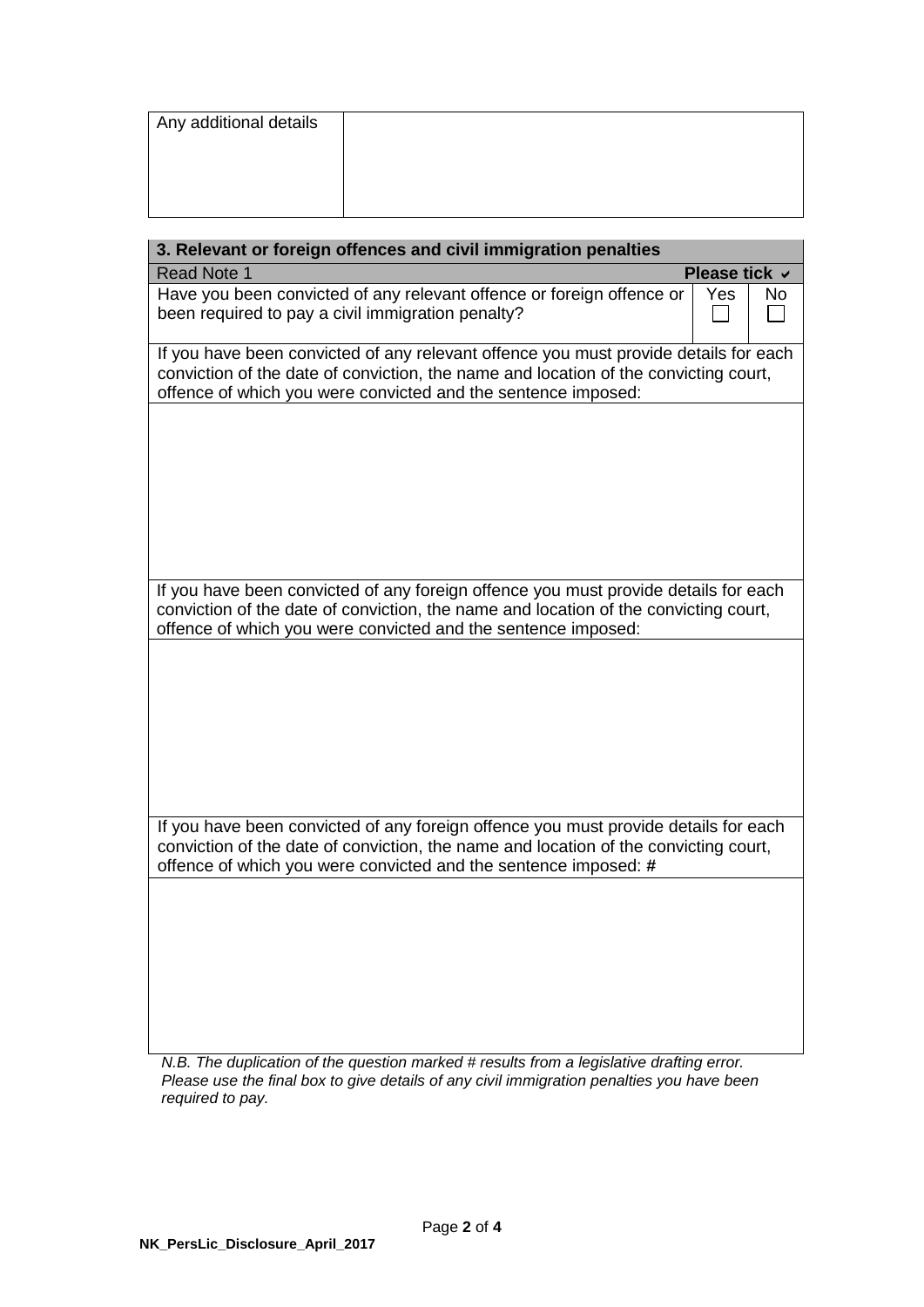| 4. Declaration                                                                                                                                 |             |  |  |
|------------------------------------------------------------------------------------------------------------------------------------------------|-------------|--|--|
| I declare that I have not been convicted of any relevant offence or any foreign<br>offence or been required to pay a civil immigration penalty |             |  |  |
| <b>SIGNATURE</b>                                                                                                                               | <b>DATE</b> |  |  |
| 5. Declaration                                                                                                                                 |             |  |  |
| The information contained in this form is correct to the hest of my knowledge                                                                  |             |  |  |

### **The information contained in this form is correct to the best of my knowledge and belief.**

It is an offence knowingly or recklessly to make a false statement in or in connection with an application for the grant or renewal of a personal licence. A person is to be treated as making a false statement if he produces, furnishes, signs or otherwise makes use of a document that contains a false statement. To do so could result in prosecution and a fine of any amount. It is an offence under section 24B of the Immigration Act 1971 to work illegally.

| SIGNATURE | <b>DATE</b> |  |
|-----------|-------------|--|
|           |             |  |
|           |             |  |